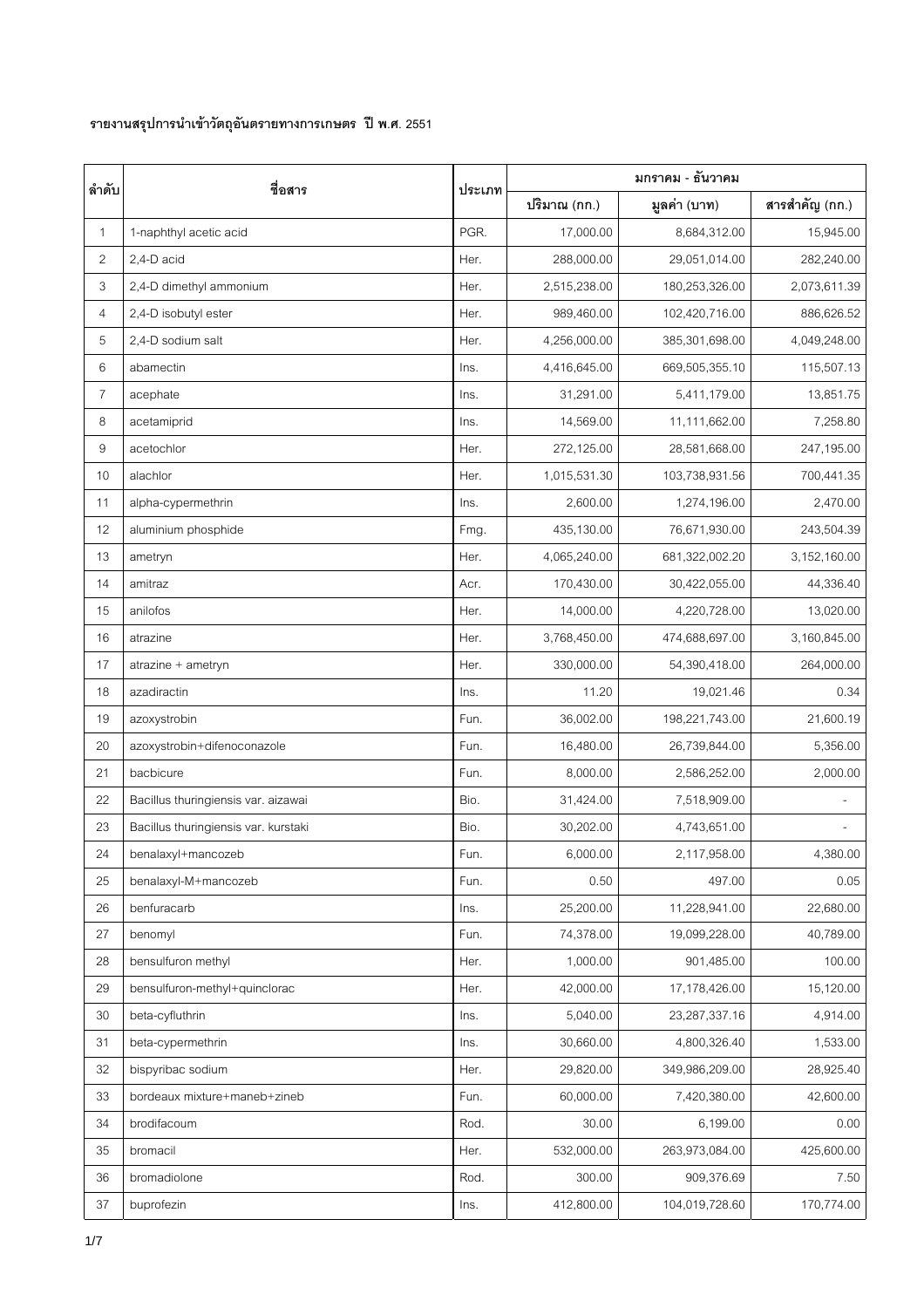| ลำดับ | ชื่อสาร                     | ประเภท | มกราคม - ธันวาคม |                |                |  |
|-------|-----------------------------|--------|------------------|----------------|----------------|--|
|       |                             |        | ปริมาณ (กก.)     | มูลค่า (บาท)   | สารสำคัญ (กก.) |  |
| 38    | butachlor                   | Her.   | 2,599,993.61     | 307,420,480.72 | 2,334,796.85   |  |
| 39    | butachlor+propanil          | Her.   | 167,668.00       | 22,265,978.00  | 98,733.40      |  |
| 40    | butachlor+safener           | Her.   | 83,099.00        | 14,852,716.00  | 54,845.34      |  |
| 41    | butralin                    | PGR.   | 23,304.00        | 7,503,148.00   | 8,389.44       |  |
| 42    | cadmium                     | Other. | 1.50             | 19,425.00      | 0.03           |  |
| 43    | cadusafos                   | Nem.   | 11,010.00        | 1,541,686.00   | 1,101.00       |  |
| 44    | captan                      | Fun.   | 512,800.00       | 64,786,838.00  | 337,906.00     |  |
| 45    | carbaryl                    | Ins.   | 1,041,000.00     | 275,010,724.00 | 982,250.00     |  |
| 46    | carbendazim                 | Fun.   | 1,724,557.00     | 240,412,662.17 | 1,014,348.50   |  |
| 47    | carbendazim+epoxiconazole   | Fun.   | 11,772.00        | 5,968,827.00   | 2,943.00       |  |
| 48    | carbofuran                  | Ins.   | 8,293,868.00     | 218,799,471.40 | 351,516.04     |  |
| 49    | carbosulfan                 | Ins.   | 279,150.50       | 89,411,251.00  | 173,800.10     |  |
| 50    | carboxin                    | Fun.   | 6,000.00         | 2,569,731.00   | 4,500.00       |  |
| 51    | cartap hydrochloride        | Ins.   | 1,098,308.00     | 198,976,817.00 | 494,764.00     |  |
| 52    | chlorfenapyr                | Ins.   | 8,663.86         | 244,459,108.00 | 866.48         |  |
| 53    | chlorfluazuron              | Ins.   | 21,796.00        | 23,817,976.00  | 1,089.80       |  |
| 54    | chlormequat chloride        | PGR.   | 960.00           | 114,799.00     | 691.20         |  |
| 55    | chlorothalonil              | Fun.   | 213,533.10       | 34,223,973.00  | 146,292.60     |  |
| 56    | chlorpyrifos                | Ins.   | 2,350,042.00     | 449,454,361.00 | 2,160,491.62   |  |
| 57    | chlorpyrifos + cypermethrin | Ins.   | 2,000.00         | 353,129.00     | 1,100.00       |  |
| 58    | chlorpyrifos-methyl         | Ins.   | 9,508.00         | 1,499,912.00   | 4,754.00       |  |
| 59    | clethodim                   | Her.   | 6,000.00         | 2,354,378.00   | 720.00         |  |
| 60    | clomazone                   | Her.   | 181,295.00       | 62,837,972.88  | 111,515.60     |  |
| 61    | clomazone+propanil          | Her.   | 243,648.00       | 48,550,659.80  | 95,022.72      |  |
| 62    | clothianidin                | Ins.   | 6,000.00         | 8,902,378.00   | 960.00         |  |
| 63    | copper hydroxide            | Fun.   | 313,200.00       | 52,627,421.00  | 241,164.00     |  |
| 64    | copper oxychloride          | Fun.   | 378,100.00       | 59,795,758.00  | 314,072.00     |  |
| 65    | cuprous oxide               | Fun.   | 48,000.00        | 10,934,434.00  | 34,608.00      |  |
| 66    | cyhalofop butyl             | Her.   | 70,432.00        | 39,524,861.00  | 7,043.20       |  |
| 67    | cyhalothrin                 | Ins.   | 3,000.00         | 2,673,186.00   | 2,910.00       |  |
| 68    | cymoxanil+mancozeb          | Fun.   | 17,508.00        | 5,938,101.00   | 12,605.76      |  |
| 69    | cypermethrin                | Ins.   | 932,195.00       | 281,379,430.00 | 856,345.00     |  |
| 70    | cypermethrin+phosalone      | Ins.   | 18,232.00        | 3,350,481.00   | 5,241.70       |  |
| 71    | cyproconazole               | Fun.   | 9,600.00         | 8,911,644.00   | 960.00         |  |
| 72    | cyprodinil                  | Fun.   | 0.02             | 6,493.00       | 0.02           |  |
| 73    | deltamethrin                | Ins.   | 30,139.00        | 22,522,705.00  | 5,182.17       |  |
| 74    | diafenthiuron               | Ins.   | 3,200.00         | 4,509,248.00   | 800.00         |  |
| 75    | diazinon                    | Ins.   | 70,900.00        | 13,582,690.00  | 51,960.00      |  |
| 76    | dichlorvos                  | Ins.   | 454,110.00       | 36,848,728.00  | 402,867.50     |  |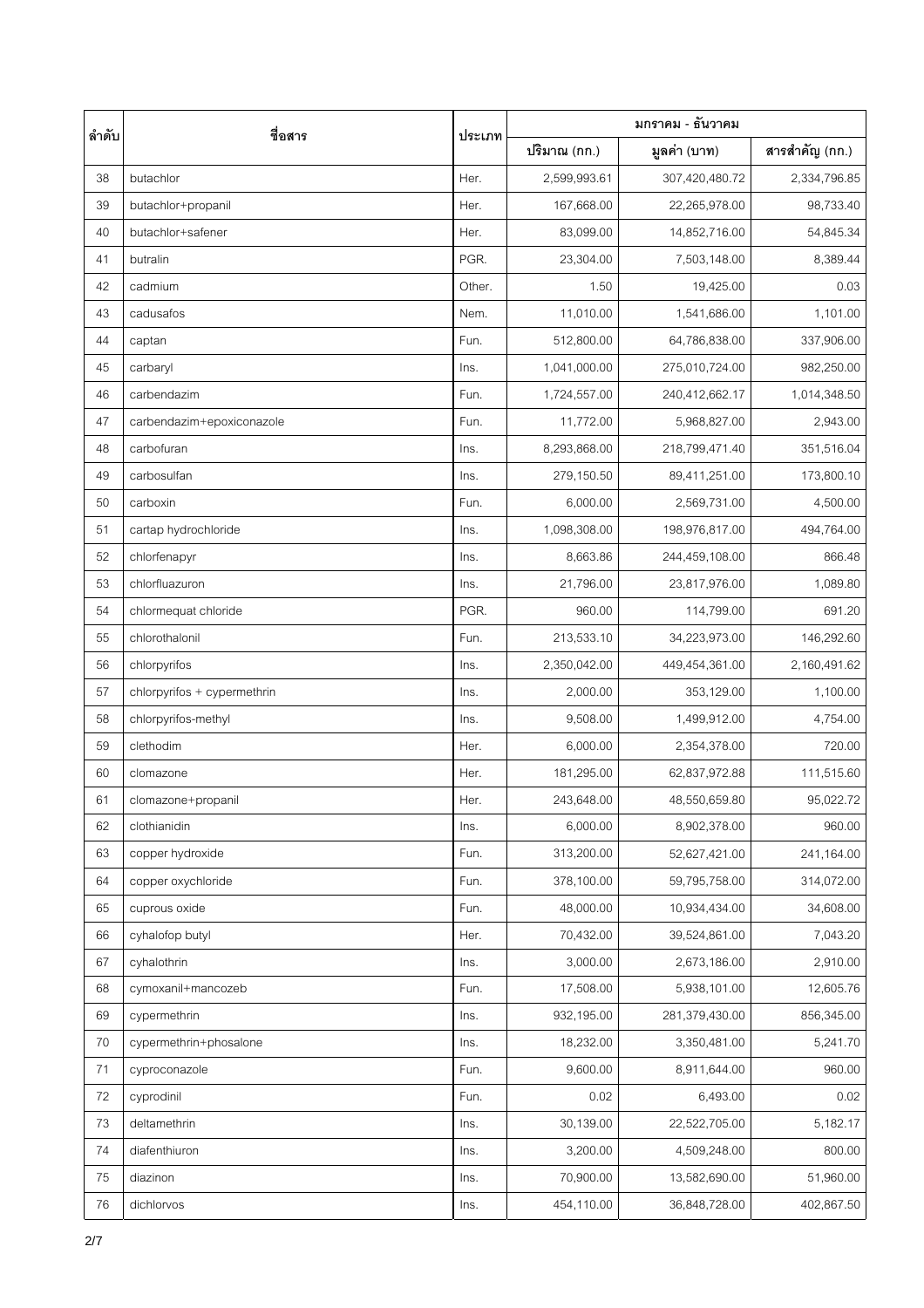| ลำดับ | ชื่อสาร                           | ประเภท | มกราคม - ธันวาคม |                |                |  |
|-------|-----------------------------------|--------|------------------|----------------|----------------|--|
|       |                                   |        | ปริมาณ (กก.)     | มูลค่า (บาท)   | สารสำคัญ (กก.) |  |
| 77    | dicloran                          | Fun.   | 4,004.00         | 1,639,611.00   | 3,003.00       |  |
| 78    | dicofol                           | Acr.   | 35,180.00        | 9,161,128.00   | 30,533.30      |  |
| 79    | dicrotophos                       | Ins.   | 349,328.60       | 61,106,916.00  | 157,687.94     |  |
| 80    | difenoconazole                    | Fun.   | 120,678.00       | 137,514,624.00 | 30,169.50      |  |
| 81    | difenoconazole+propiconazole      | Fun.   | 102,649.00       | 140,293,856.00 | 30,794.70      |  |
| 82    | diflubenzuron                     | Ins.   | 7,200.00         | 3,824,658.00   | 1,800.00       |  |
| 83    | diflufenican                      | Her.   | 2,880.00         | 8,195,249.00   | 2,793.60       |  |
| 84    | dimethoate                        | Ins.   | 716,935.00       | 63,526,020.36  | 310,885.00     |  |
| 85    | dimethomorph                      | Fun.   | 27,100.00        | 30,725,207.00  | 13,550.00      |  |
| 86    | dinotefuran                       | Ins.   | 49,920.00        | 179,936,421.00 | 47,424.00      |  |
| 87    | diuron                            | Her.   | 2,031,295.00     | 321,573,830.00 | 1,622,180.00   |  |
| 88    | DSMA+diuron+2,4-D sodium salt     | Her.   | 223,556.00       | 16,206,530.00  | 217,519.99     |  |
| 89    | emamectin benzoate                | Ins.   | 15,986.00        | 47,090,110.00  | 306.93         |  |
| 90    | EPN                               | Ins.   | 96,000.00        | 30,443,630.00  | 86,400.00      |  |
| 91    | epoxiconazole                     | Fun.   | 31,885.00        | 8,101,841.00   | 2,391.38       |  |
| 92    | esfenvalerate                     | Ins.   | 800.00           | 1,774,220.00   | 664.00         |  |
| 93    | ethaboxam                         | Fun.   | 8,952.00         | 4,385,663.00   | 931.01         |  |
| 94    | ethephon                          | PGR.   | 270,438.00       | 42,592,698.00  | 161,941.48     |  |
| 95    | ethion                            | Ins.   | 253,000.00       | 45,420,863.00  | 235,530.00     |  |
| 96    | ethiprole                         | Ins.   | 53,900.00        | 24,664,000.00  | 5,390.00       |  |
| 97    | ethoxysulfuron                    | Her.   | 3,415.80         | 6,019,459.00   | 512.37         |  |
| 98    | etofenprox                        | Ins.   | 1,600.00         | 1,977,360.00   | 1,584.00       |  |
| 99    | etridiazole                       | Fun.   | 2,352.00         | 1,297,463.00   | 564.48         |  |
| 100   | famoxadone + cymoxanil            | Fun.   | 3,000.00         | 4,090,438.00   | 1,575.00       |  |
| 101   | fenazaquin                        | Acr.   | 5,450.00         | 2,472,283.00   | 1,090.00       |  |
| 102   | fenbutatin oxide                  | Acr.   | 31,487.00        | 18,686,862.00  | 17,317.85      |  |
| 103   | fenitrothion                      | Ins.   | 25,400.00        | 5,987,958.00   | 21,700.00      |  |
| 104   | fenobucarb                        | Ins.   | 476,000.00       | 67,445,122.00  | 452,520.00     |  |
| 105   | fenoxaprop-P-ethyl                | Her.   | 170,296.00       | 123,591,083.00 | 30,546.80      |  |
| 106   | fenoxaprop-P-ethyl+ethoxysulfuron | Her.   | 104,008.50       | 84,532,549.00  | 9,256.76       |  |
| 107   | fenpropathrin                     | Ins.   | 2,200.00         | 1,814,931.00   | 1,980.00       |  |
| 108   | fenpyroximate                     | Acr.   | 24,880.00        | 7,553,351.00   | 1,244.00       |  |
| 109   | fentrazamide                      | Her.   | 2,900.00         | 3,721,035.00   | 2,842.00       |  |
| 110   | fenvalerate                       | Ins.   | 5,175.00         | 1,905,600.00   | 4,812.75       |  |
| 111   | fipronil                          | Ins.   | 138,960.00       | 57,744,500.00  | 6,478.00       |  |
| 112   | flocoumafen                       | Rod.   | 97,200.00        | 10,436,360.00  | 4.86           |  |
| 113   | fluazifop-p-butyl                 | Her.   | 120,150.00       | 39,018,928.00  | 18,022.50      |  |
| 114   | flubendiamide                     | Ins.   | 1,000.00         | 12,587,317.00  | 200.00         |  |
| 115   | flubendiamide                     | Ins.   | 1,400.00         | 17,427,023.00  | 280.00         |  |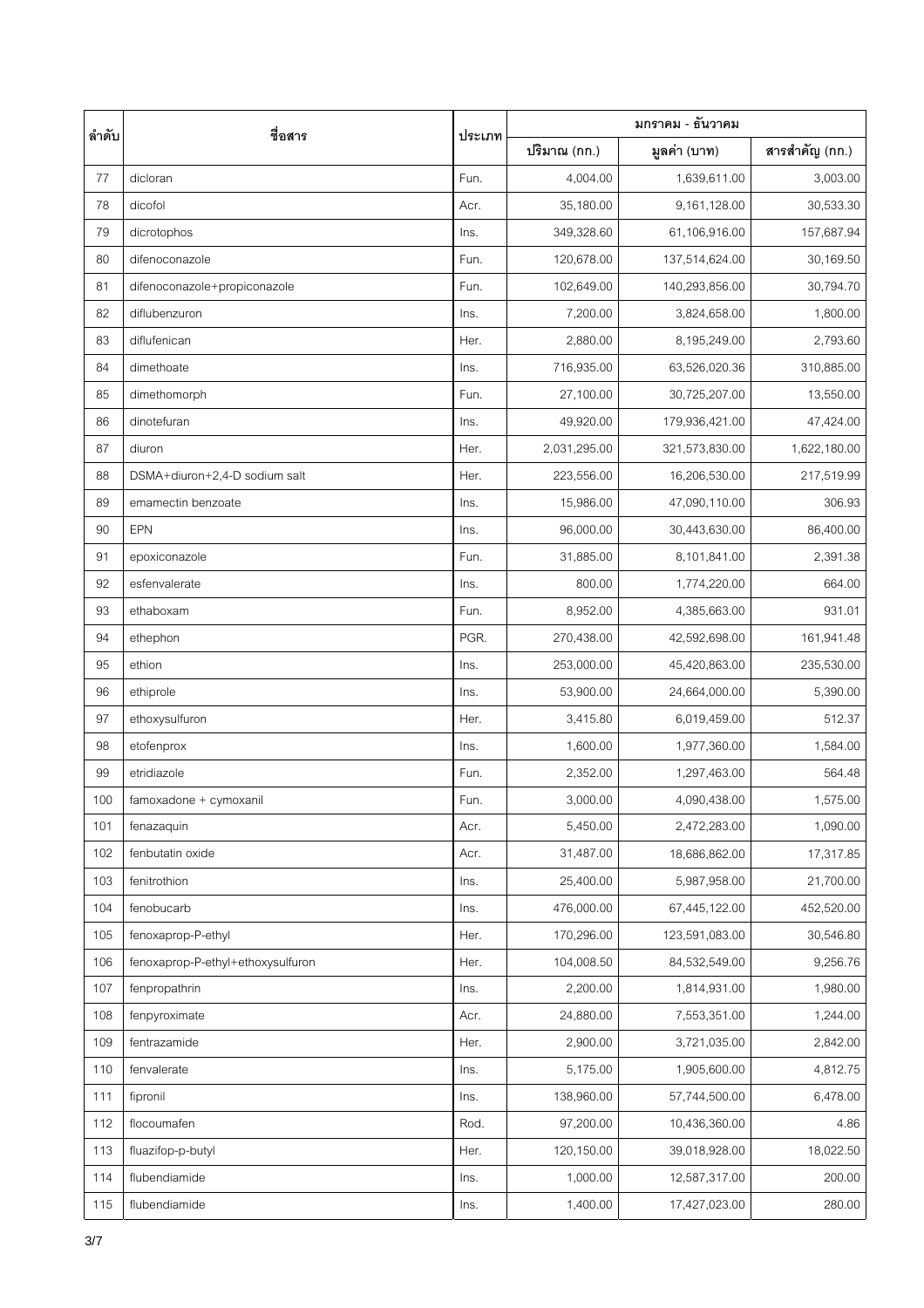| ลำดับ | ชื่อสาร                                                | ประเภท | มกราคม - ธันวาคม |                  |                |  |
|-------|--------------------------------------------------------|--------|------------------|------------------|----------------|--|
|       |                                                        |        | ปริมาณ (กก.)     | มูลค่า (บาท)     | สารสำคัญ (กก.) |  |
| 116   | flumethrin coumaphos                                   | Ins.   | 0.05             | 409.00           | 0.05           |  |
| 117   | flumioxazin                                            | Her.   | 3,000.00         | 4,486,015.00     | 1,500.00       |  |
| 118   | fluroxypyr                                             | Her.   | 6,000.00         | 1,903,169.00     | 1,728.00       |  |
| 119   | flusilazole                                            | Fun.   | 34,440.00        | 32,454,252.00    | 13,536.00      |  |
| 120   | folpet                                                 | Fun.   | 41,600.00        | 5,908,971.00     | 26,080.00      |  |
| 121   | fomesafen                                              | Her.   | 69,040.00        | 27,222,354.00    | 21,722.00      |  |
| 122   | formetanate                                            | Ins.   | 15,000.00        | 5,896,777.00     | 3,000.00       |  |
| 123   | fosetyl aluminium                                      | Fun.   | 268,944.00       | 38,945,078.00    | 231,055.20     |  |
| 124   | gentamicin sulfate+oxytetracycline hydrochloride       | Fun.   | 2,010.00         | 656,222.00       | 160.80         |  |
| 125   | gibberellic acid                                       | PGR.   | 7,240.00         | 18,839,709.00    | 1,776.57       |  |
| 126   | glufosinate ammonium                                   | Her.   | 129,722.00       | 27,712,351.00    | 19,458.30      |  |
| 127   | glyphosate acid                                        | Her.   | 1,085,000.00     | 426,340,019.00   | 1,030,750.00   |  |
| 128   | glyphosate isopropylammonium                           | Her.   | 19,175,069.60    | 3,610,553,749.00 | 10,715,523.80  |  |
| 129   | glyphosate isopropylammonium+2,4-D isopropylamine salt | Her.   | 125,200.00       | 45,805,046.00    | 45,072.00      |  |
| 130   | haloxyfop-R-methyl ester                               | Her.   | 34,689.00        | 29,635,443.00    | 3,746.41       |  |
| 131   | hexaconazole                                           | Fun.   | 134,099.00       | 40,383,416.00    | 9,314.95       |  |
| 132   | hexazinone+diuron                                      | Her.   | 173,850.00       | 59,501,552.00    | 104,310.00     |  |
| 133   | hexythiazox                                            | Acr.   | 480.00           | 3,451,493.00     | 465.60         |  |
| 134   | hydramethylnon                                         | Ins.   | 2,418.00         | 1,558,599.00     | 17.65          |  |
| 135   | hydrogen cyanamide                                     | PGR.   | 17,040.00        | 5,298,816.00     | 8,860.80       |  |
| 136   | imazapic                                               | Her.   | 33,643.00        | 41,760,480.00    | 8,074.32       |  |
| 137   | imazethapyr                                            | Her.   | 51,912.00        | 13,846,896.00    | 2,751.34       |  |
| 138   | imazosulfuron                                          | Her.   | 2,035.00         | 1,237,658.00     | 219.17         |  |
| 139   | imidacloprid                                           | Ins.   | 107,547.00       | 264,159,662.00   | 60,255.40      |  |
| 140   | iminoctadine tris (albesilate)                         | Fun.   | 3,960.00         | 2,253,169.00     | 1,584.00       |  |
| 141   | indoxacarb                                             | Ins.   | 32,282.00        | 64,908,665.00    | 7,737.90       |  |
| 142   | iprobenfos                                             | Fun.   | 18,000.00        | 3,303,451.00     | 16,200.00      |  |
| 143   | iprodione                                              | Fun.   | 77,708.00        | 42,224,674.00    | 67,834.00      |  |
| 144   | iprovalicarb                                           | Fun.   | 8,500.00         | 9,188,328.00     | 6,800.00       |  |
| 145   | isoprocarb                                             | Ins.   | 96,000.00        | 14,671,781.00    | 94,080.00      |  |
| 146   | isoprothiolane                                         | Fun.   | 134,080.00       | 19,992,661.00    | 55,991.81      |  |
| 147   | isoxaflutole                                           | Her.   | 3,928.00         | 23,793,433.00    | 2,946.00       |  |
| 148   | kasugamycin                                            | Fun.   | 31,684.00        | 9,730,983.00     | 2,313.68       |  |
| 149   | Kasugamycin                                            | Fun.   | 10,134.00        | 2,623,871.00     | 202.68         |  |
| 150   | kasugamycin hydrochloride+copper oxychloride           | Fun.   | 2,000.00         | 601,944.00       | 1,552.00       |  |
| 151   | kresoxim methyl                                        | Fun.   | 2,400.00         | 4,248,809.00     | 1,200.00       |  |
| 152   | lambda-cyhalothrin                                     | Ins.   | 65,704.00        | 13,514,862.00    | 1,765.00       |  |
| 153   | lufenuron                                              | Ins.   | 44,800.00        | 54,122,400.00    | 2,240.00       |  |
| 154   | magnesium phosphide                                    | Fmg.   | 9,107.00         | 8,530,772.00     | 5,628.45       |  |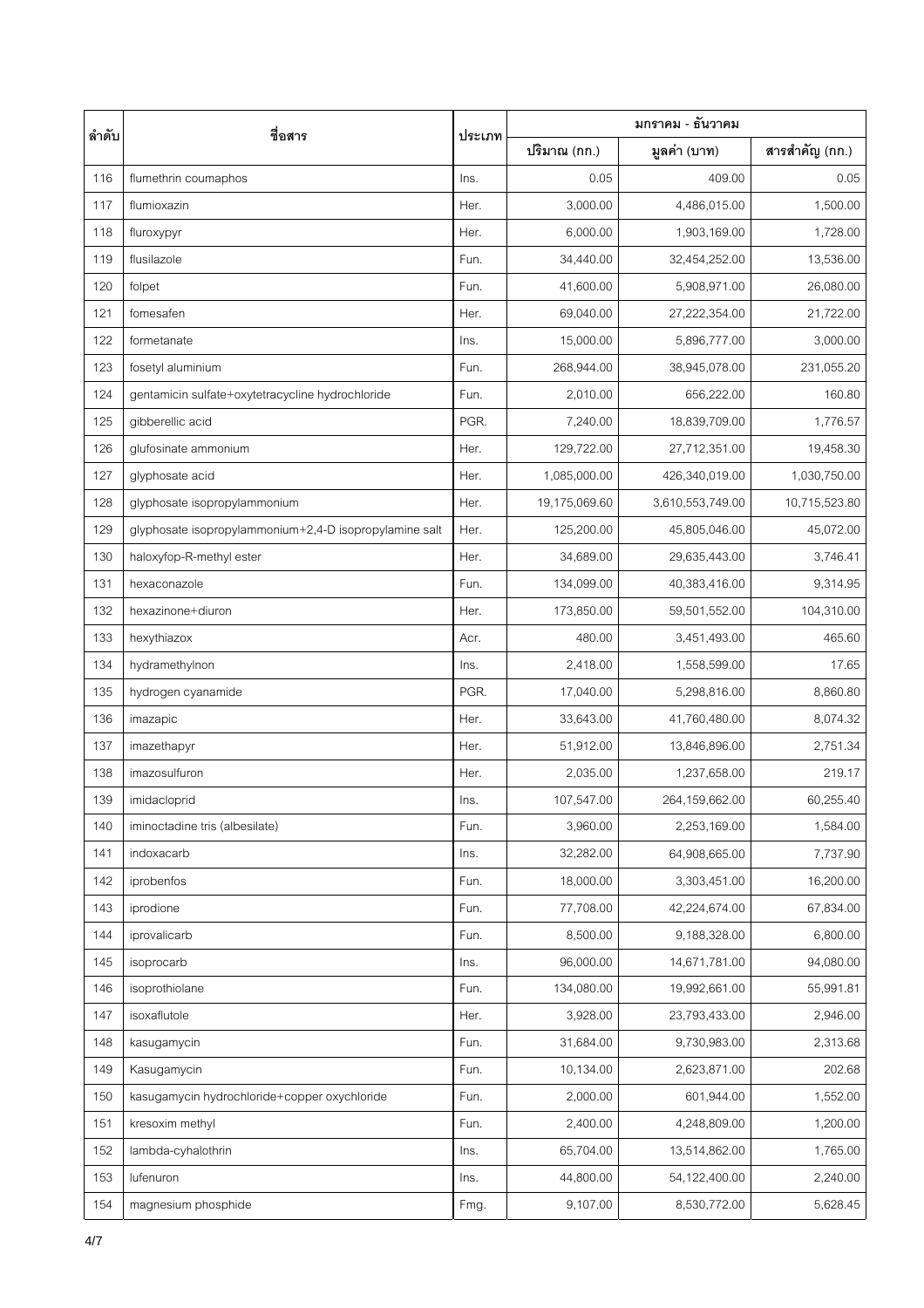| ลำดับ | ชื่อสาร                                  | ประเภท | มกราคม - ธันวาคม |                  |                |  |
|-------|------------------------------------------|--------|------------------|------------------|----------------|--|
|       |                                          |        | ปริมาณ (กก.)     | มูลค่า (บาท)     | สารสำคัญ (กก.) |  |
| 155   | malathion                                | Ins.   | 221,002.00       | 21,437,566.00    | 203,141.66     |  |
| 156   | mancozeb                                 | Fun.   | 2,143,682.00     | 209,736,558.00   | 1,704,672.24   |  |
| 157   | mepiquat chloride                        | PGR.   | 45,735.00        | 10,780,184.00    | 26,222.75      |  |
| 158   | mesotrione+atrazine                      | Her.   | 3.90             | 8,960.00         | 2.15           |  |
| 159   | metalaxyl                                | Fun.   | 479,450.00       | 94,351,776.00    | 124,712.50     |  |
| 160   | metalaxyl-M                              | Fun.   | 13,680.00        | 39,079,968.00    | 4,788.00       |  |
| 161   | metalaxyl-M+mancozeb                     | Fun.   | 11,800.00        | 5,181,852.00     | 8,024.00       |  |
| 162   | metaldehyde                              | Mol.   | 724,250.00       | 41,158,991.00    | 96,892.50      |  |
| 163   | methiocarb                               | Ins.   | 12,000.00        | 9,079,396.00     | 11,760.00      |  |
| 164   | methomyl                                 | Ins.   | 1,259,520.00     | 304,769,559.00   | 698,342.00     |  |
| 165   | methoxyfenozide                          | Ins.   | 3,934.00         | 6,568,113.00     | 944.16         |  |
| 166   | methyl bromide                           | Fmg.   | 144,000.00       | 14,863,070.00    | 143,136.00     |  |
| 167   | methyl bromide + chloropicrin            | Fmg.   | 544,000.00       | 54,794,382.44    | 544,000.00     |  |
| 168   | metribuzin                               | Her.   | 16,200.00        | 9,381,391.00     | 11,340.00      |  |
| 169   | metsulfuron methyl                       | Her.   | 5,400.00         | 1,834,430.00     | 1,080.00       |  |
| 170   | metsulfuron methyl+chlorimuron ethyl     | Her.   | 19,748.00        | 70,422,725.00    | 3,949.60       |  |
| 171   | mononitrophenol                          | PGR.   | 27,000.00        | 5,662,782.00     | 486.00         |  |
| 172   | <b>MSMA</b>                              | Her.   | 33,200.00        | 3,286,554.20     | 23,904.00      |  |
| 173   | myclobutanil                             | Fun.   | 7,132.00         | 3,858,240.00     | 891.50         |  |
| 174   | niclosamide ethanolamine salt            | Mol.   | 68,000.00        | 20,717,713.00    | 65,280.00      |  |
| 175   | novaluron                                | Ins.   | 1,070.00         | 922,498.00       | 107.00         |  |
| 176   | Nuclear Polyhedrosis Virus               | Ins.   | 1,654.00         | 1,519,760.00     | 10.59          |  |
| 177   | omethoate                                | Ins.   | 711,500.00       | 77,304,070.00    | 563,100.00     |  |
| 178   | oxadiazon                                | Her.   | 56,000.00        | 46,383,642.00    | 46,350.00      |  |
| 179   | oxaziclomefone                           | Her.   | 60.00            | 382,237.00       | 57.00          |  |
| 180   | oxyfluorfen                              | Her.   | 95,955.00        | 43,891,793.00    | 22,549.43      |  |
| 181   | paclobutrazol                            | PGR.   | 983,500.00       | 80,973,583.79    | 156,365.00     |  |
| 182   | paraquat dichloride                      | Her.   | 19,740,222.00    | 2,402,539,992.00 | 9,751,269.59   |  |
| 183   | pencycuron                               | Fun.   | 1,000.00         | 469,200.00       | 250.00         |  |
| 184   | pendimethalin                            | Her.   | 560,656.00       | 82,380,126.00    | 185,016.48     |  |
| 185   | phenthoate                               | Ins.   | 115,020.10       | 24,120,721.00    | 85,238.50      |  |
| 186   | phosphonic acid                          | Fun.   | 427,341.00       | 40,056,792.00    | 170,936.40     |  |
| 187   | phoxim                                   | Ins.   | 24,650.00        | 2,749,341.00     | 15,605.00      |  |
| 188   | picloram+2,4-d triisopropano lamine salt | Her.   | 53,013.00        | 9,646,352.00     | 30,111.38      |  |
| 189   | pirimiphos-methyl                        | Ins.   | 46,935.00        | 15,126,069.00    | 33,067.50      |  |
| 190   | pretilachlor                             | Her.   | 538,028.00       | 180,052,654.00   | 168,558.40     |  |
| 191   | prochloraz                               | Fun.   | 90,600.00        | 37,721,928.00    | 67,355.60      |  |
| 192   | procymidone                              | Fun.   | 14,000.00        | 8,342,269.00     | 7,000.00       |  |
| 193   | profenofos                               | Ins.   | 246,918.00       | 55,175,279.00    | 190,499.00     |  |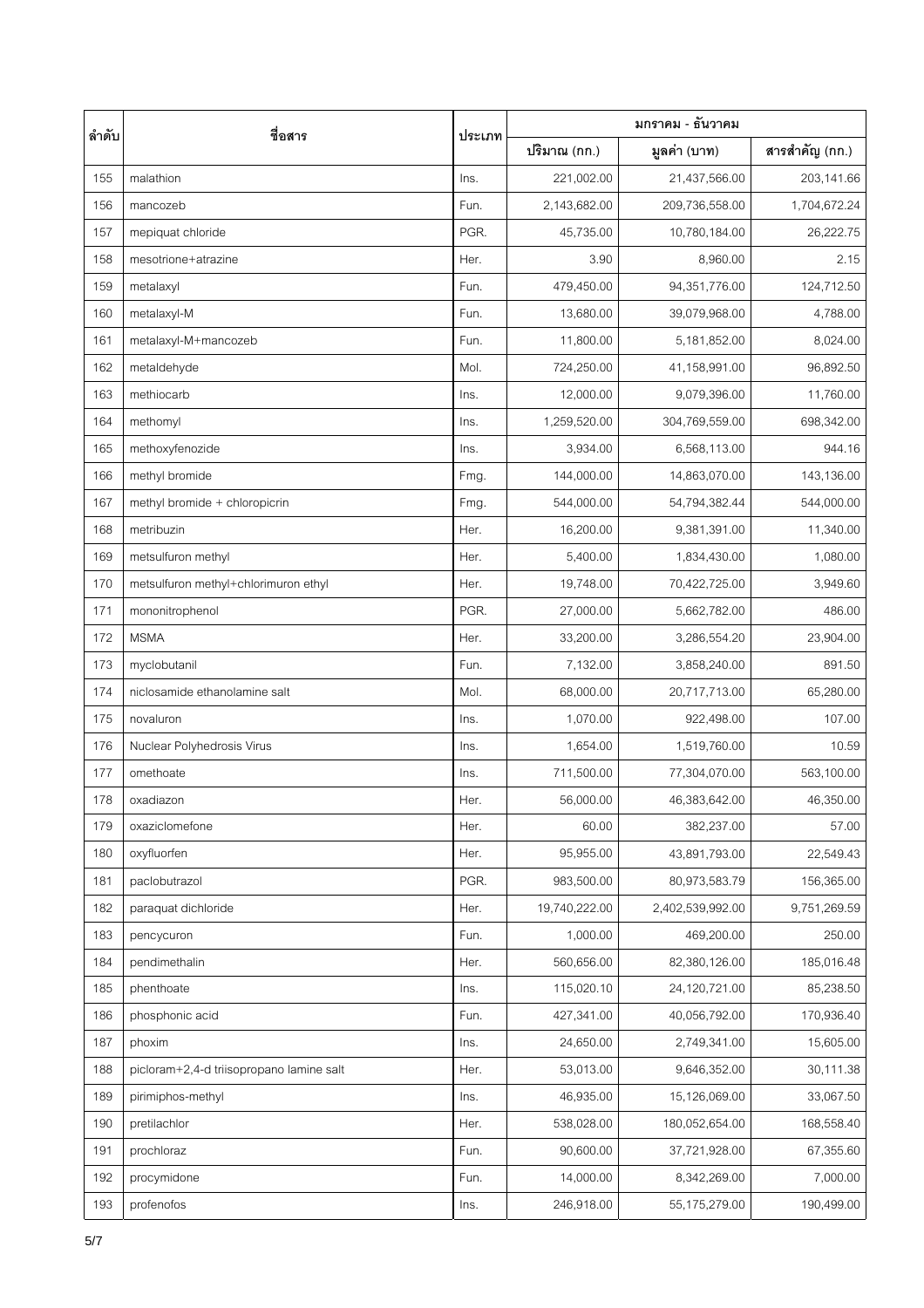| ลำดับ | ชื่อสาร                           | ประเภท | มกราคม - ธันวาคม |                |                |  |
|-------|-----------------------------------|--------|------------------|----------------|----------------|--|
|       |                                   |        | ปริมาณ (กก.)     | มูลค่า (บาท)   | สารสำคัญ (กก.) |  |
| 194   | propamocarb hydrochloride         | Fun.   | 3,472.00         | 2,580,609.00   | 2,506.78       |  |
| 195   | propanil                          | Her.   | 1,795,320.00     | 240,961,815.00 | 1,689,406.20   |  |
| 196   | propaquizafop                     | Her.   | 12,240.00        | 5,450,944.00   | 1,224.00       |  |
| 197   | propargite                        | Acr.   | 99,667.00        | 23,202,548.00  | 44,016.88      |  |
| 198   | propiconazole                     | Fun.   | 8,265.00         | 3,640,841.00   | 2,066.25       |  |
| 199   | propiconazole                     | Fun.   | 21,610.00        | 11,485,229.00  | 8,902.50       |  |
| 200   | propiconazole+difenoconazole      | Fun.   | 398,064.00       | 438,466,569.00 | 119,419.20     |  |
| 201   | propiconazole+prochloraz          | Fun.   | 71,508.00        | 30,595,621.00  | 35,038.92      |  |
| 202   | propineb                          | Fun.   | 890,090.00       | 121,508,752.00 | 632,263.00     |  |
| 203   | prothiofos                        | Ins.   | 16,000.00        | 10,156,155.00  | 14,400.00      |  |
| 204   | pyraclostrobin                    | Fun.   | 4,642.00         | 7,204,340.00   | 1,160.50       |  |
| 205   | pyrazosulfuron-ethyl              | Her.   | 49,002.00        | 25,851,429.00  | 4,900.20       |  |
| 206   | pyribenzoxim                      | Her.   | 164,246.00       | 73,016,522.00  | 8,212.30       |  |
| 207   | pyridaben                         | Acr.   | 45,200.00        | 10,070,867.00  | 7,116.00       |  |
| 208   | pyridalyl                         | Ins.   | 1,522.00         | 3,013,651.00   | 152.20         |  |
| 209   | pyrimidifen                       | Ins.   | 5.00             | 6,409.00       | 0.52           |  |
| 210   | quinalphos                        | Ins.   | 21,150.00        | 5,103,516.00   | 14,805.00      |  |
| 211   | quinclorac                        | Her.   | 97,541.00        | 65,536,209.00  | 24,385.25      |  |
| 212   | quintozene                        | Fun.   | 2,420.00         | 320,250.35     | 580.80         |  |
| 213   | quintozene + etridiazole          | Fun.   | 24,760.00        | 5,919,292.00   | 7,428.00       |  |
| 214   | quizalofop-P-ethyl                | Her.   | 128,926.00       | 35,983,201.00  | 6,446.30       |  |
| 215   | quizalofop-P-tefuryl              | Her.   | 188,812.00       | 48,654,698.00  | 8,007.48       |  |
| 216   | rotenone                          | Ins.   | 2,800.00         | 1,779,907.00   | 224.00         |  |
| 217   | sodium 2,4-dinitrophenolate       | Her.   | 25.00            | 18,046.00      | 18.50          |  |
| 218   | sodium 5-nitroguaiacol            | PGR.   | 50.00            | 168,158.00     | 40.00          |  |
| 219   | sodium ortho-nitrophenol          | PGR.   | 75.00            | 49,366.00      | 58.50          |  |
| 220   | sodium para-nitrophenolate        | PGR.   | 200.00           | 138,009.00     | 138.00         |  |
| 221   | spinosad                          | Ins.   | 5,056.00         | 18,999,451.00  | 606.72         |  |
| 222   | sulfur                            | Fun.   | 1,519,815.00     | 64,267,704.00  | 1,198,648.80   |  |
| 223   | tebuconazole                      | Fun.   | 12,205.00        | 14,674,793.00  | 6,451.25       |  |
| 224   | tebufenpyrad                      | Acr.   | 360.00           | 2,076,015.00   | 342.00         |  |
| 225   | tetraconazole                     | Fun.   | 20,865.00        | 12,692,352.00  | 5,284.60       |  |
| 226   | tetradifon                        | Acr.   | 28,000.00        | 8,338,421.00   | 26,600.00      |  |
| 227   | thiacloprid                       | Ins.   | 13,680.00        | 17,960,092.00  | 3,283.20       |  |
| 228   | thiamethoxam                      | Ins.   | 29,310.00        | 84,601,675.00  | 8,158.50       |  |
| 229   | thiamethoxam                      | Ins.   | 2,000.00         | 7,018,280.00   | 500.00         |  |
| 230   | thiamethoxam + lambda cyhalothrin | Ins.   | 123,912.00       | 79,070,349.00  | 30,606.26      |  |
| 231   | thiobencarb                       | Her.   | 179,080.00       | 20,203,309.00  | 166,544.40     |  |
| 232   | thiocyclam hydrogen oxalate       | Ins.   | 5.00             | 6,314.00       | 0.20           |  |